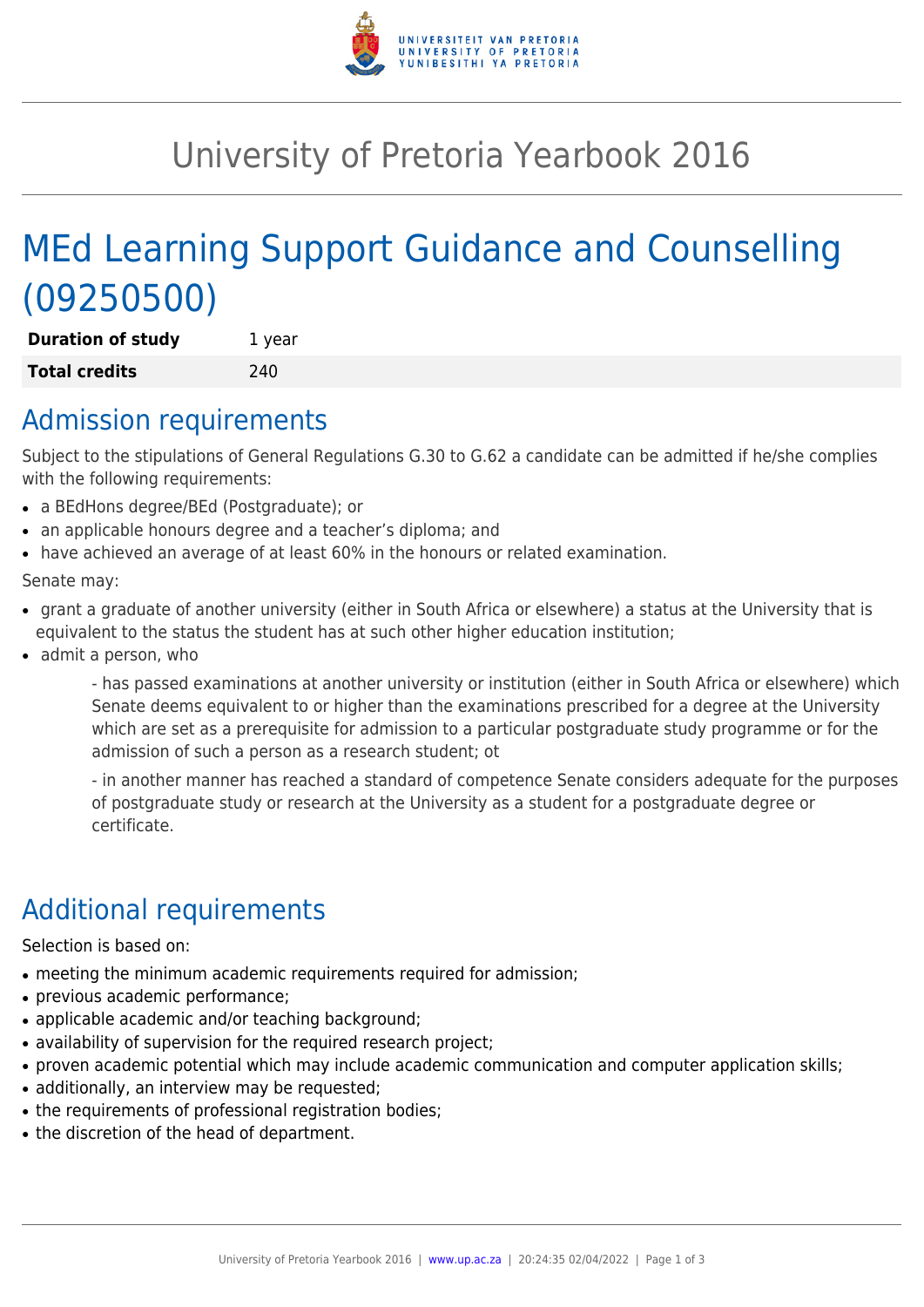

## Other programme-specific information

- Renewal of registration after the two-year period is permitted only under special circumstances in which case the head of department may give approval for a limited fixed extension of this period in terms of the set procedures.
- Students will be granted two opportunities to pass NMQ 800. Unsuccessful candidates will not be allowed to continue with the programme.
- This requirement applies to both the full research as well as the coursework master's degrees.

### Research information

All master's students must submit a dissertation or a mini-dissertation and must pass Research Proposal (NMQ 800). For the MEd research degree programmes, a dissertation on a topic approved by the Dean on the recommendation of the Head of department must be submitted, following the approval of a complete research proposal. A literature study is not acceptable.

- One publishable article based on the research that the student conducted for the dissertation or the minidissertation and approved by the supervisor, must be submitted. The article must be submitted at the offices of Student Administration before 15 February for the Autumn graduation ceremonies and before 15 July for the Spring graduation ceremonies.
- In addition to the copies referred to above, each successful student must submit a bound paper copy as well as two electronic copies of the approved mini-dissertation/dissertation to the Head: Student Administration in the format specified by the faculty and in accordance with the minimum standards set by the Department of Library Services
- (see http://upetd.up.ac.za/authors/ publish/ standards.htm#specs), before 15 February for the Autumn graduation ceremonies and before 15 July for the Spring graduation ceremonies. Failure to meet these deadlines will result in the degree being awarded during a subsequent series of graduation ceremonies.
- All students have to submit a research proposal during the first year of registration and defend it successfully before a panel of examiners appointed by the Dean, in collaboration with the Head of department, Supervisor and Research Coordinator, before they can start with the research.
- Students have to apply for ethical clearance to the Head of department and Ethics Committee and only commence with field work once the application for ethical clearance has been approved by the Ethics Committee.
- Students have to present a progress report on the research to the Supervisor annually. Continued reregistration depends on satisfactory annual progress.
- All students have to attend the research capacity building sessions on quantitative and qualitative research at master's level.

#### Pass with distinction

The MEd degree is conferred with distinction on a student who obtains at least 75% in the dissertation.